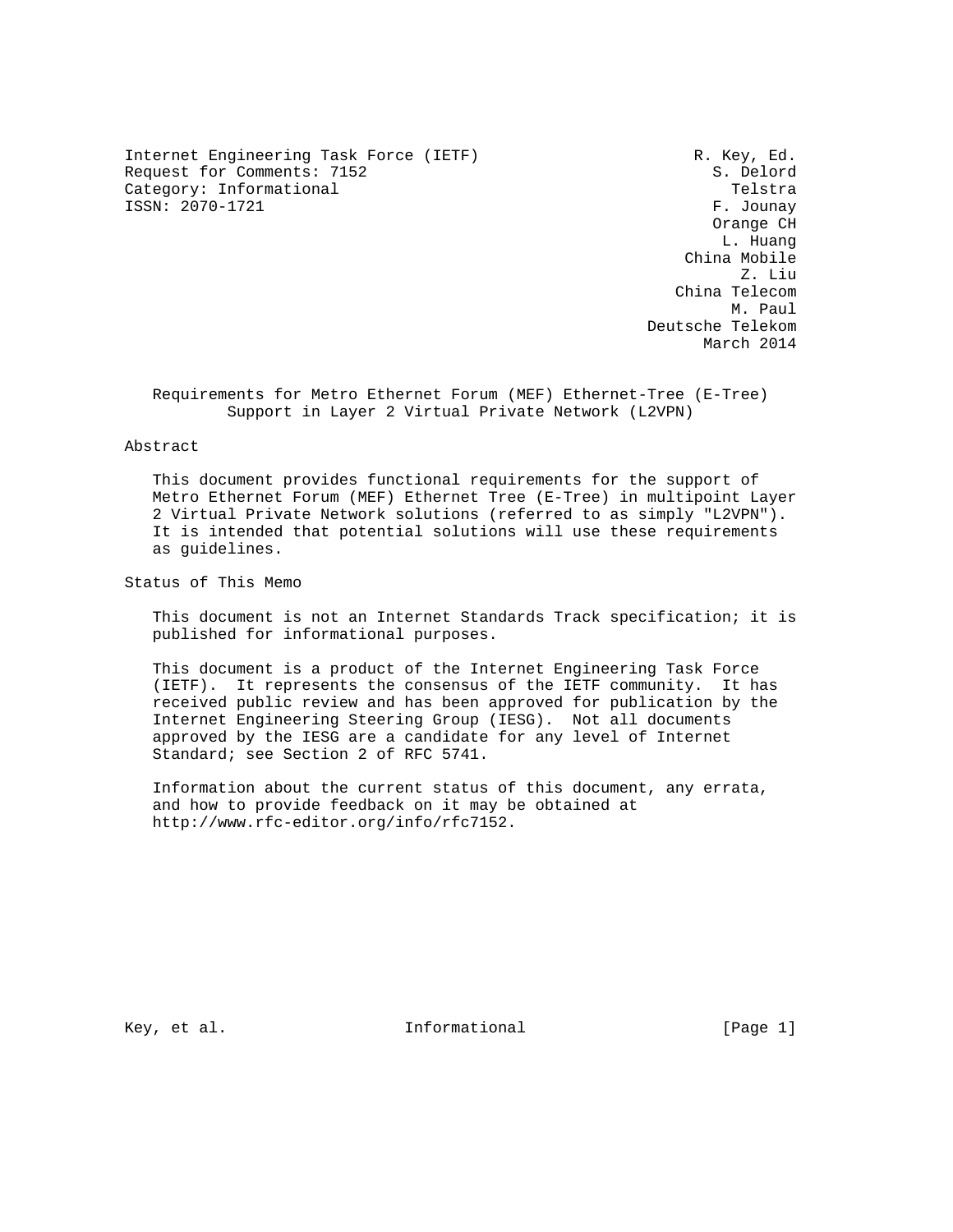## Copyright Notice

 Copyright (c) 2014 IETF Trust and the persons identified as the document authors. All rights reserved.

 This document is subject to BCP 78 and the IETF Trust's Legal Provisions Relating to IETF Documents (http://trustee.ietf.org/license-info) in effect on the date of publication of this document. Please review these documents

 carefully, as they describe your rights and restrictions with respect to this document. Code Components extracted from this document must include Simplified BSD License text as described in Section 4.e of the Trust Legal Provisions and are provided without warranty as described in the Simplified BSD License.

#### Table of Contents

|  | 1.1. Conventions Used in This Document 3              |
|--|-------------------------------------------------------|
|  | 2. IETF Multipoint Ethernet L2VPN Services 3          |
|  |                                                       |
|  | 2.2. Ethernet Virtual Private Network (E-VPN) 3       |
|  | 3. MEF Multipoint Ethernet Services 4                 |
|  | 3.1. Similarities between E-LAN and E-Tree 4          |
|  |                                                       |
|  |                                                       |
|  |                                                       |
|  |                                                       |
|  |                                                       |
|  |                                                       |
|  |                                                       |
|  |                                                       |
|  |                                                       |
|  |                                                       |
|  | 5.4. External Network Network Interface (ENNI)  8     |
|  |                                                       |
|  |                                                       |
|  |                                                       |
|  |                                                       |
|  |                                                       |
|  |                                                       |
|  | Appendix A. Frequently Asked Question 11              |
|  | A.1. Are E-Tree Requirements Addressed in the Virtual |
|  | Private Multicast Service (VPMS) Requirements? 11     |
|  |                                                       |

Key, et al.  $\qquad \qquad$  Informational [Page 2]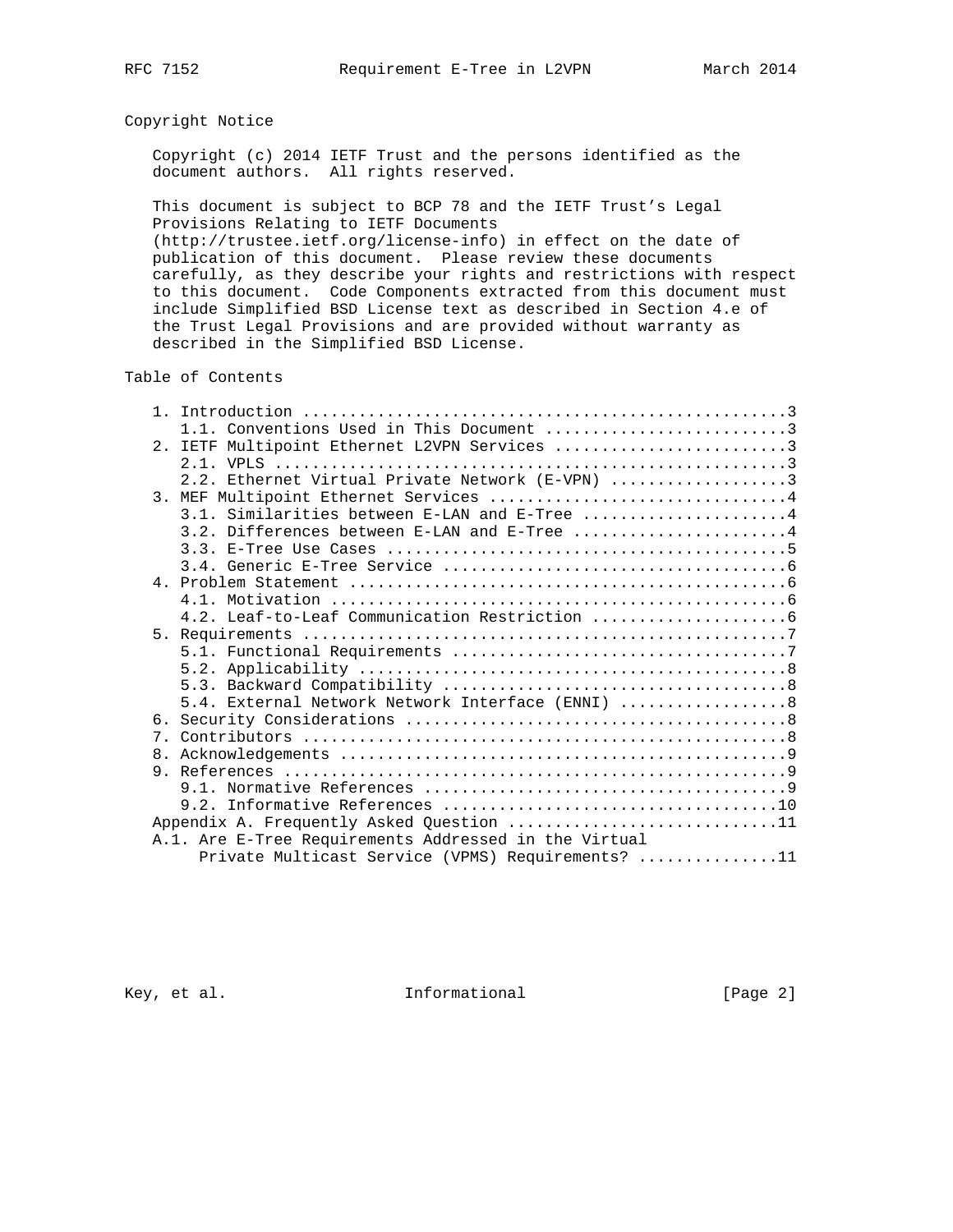## 1. Introduction

 This document provides functional requirements for the support of Metro Ethernet Forum (MEF) Ethernet Tree (E-Tree) in multipoint Layer 2 Virtual Private Network solutions (referred to as simply "L2VPN"). It is intended that potential solutions will use these requirements as guidelines.

 A considerable number of service providers have adopted Virtual Private LAN Service (VPLS) to provide MEF Ethernet LAN (E-LAN) services to customers. Service providers currently need a simple and effective solution to emulate E-Tree services in addition to E-LAN services on their MPLS networks.

 Service providers also expect E-Tree support in any newly developed L2VPN technologies.

1.1. Conventions Used in This Document

 The key words "MUST", "MUST NOT", "REQUIRED", "SHALL", "SHALL NOT", "SHOULD", "SHOULD NOT", "RECOMMENDED", "MAY", and "OPTIONAL" in this document are to be interpreted as described in [RFC2119].

- 2. IETF Multipoint Ethernet L2VPN Services
- 2.1. VPLS

 VPLS [RFC4761] [RFC4762] is an L2VPN service that provides multipoint-to-multipoint connectivity for Ethernet across an IP or MPLS-enabled IP Packet Switched Network (IP/MPLS PSN). VPLS emulates the Ethernet VLAN functionality of traditional Ethernet networks. Thus, in VPLS, the customer Ethernet frame is transported over the IP/MPLS PSN from the ingress Provider Edge (PE) to the egress PE where the destination is connected based on the Ethernet frame destination Media Access Control (MAC) address in the context of the virtual switching instance (VSI) to which it belongs.

2.2. Ethernet Virtual Private Network (E-VPN)

 E-VPN is an enhanced L2 service that emulates an Ethernet VLAN across an IP/MPLS PSN, primarily targeted to support large scale L2VPNs with resiliency requirements not satisfied by other L2VPN solutions.

E-VPN is currently under development. Please refer to [EVPN].

Key, et al. 10. Informational 1. [Page 3]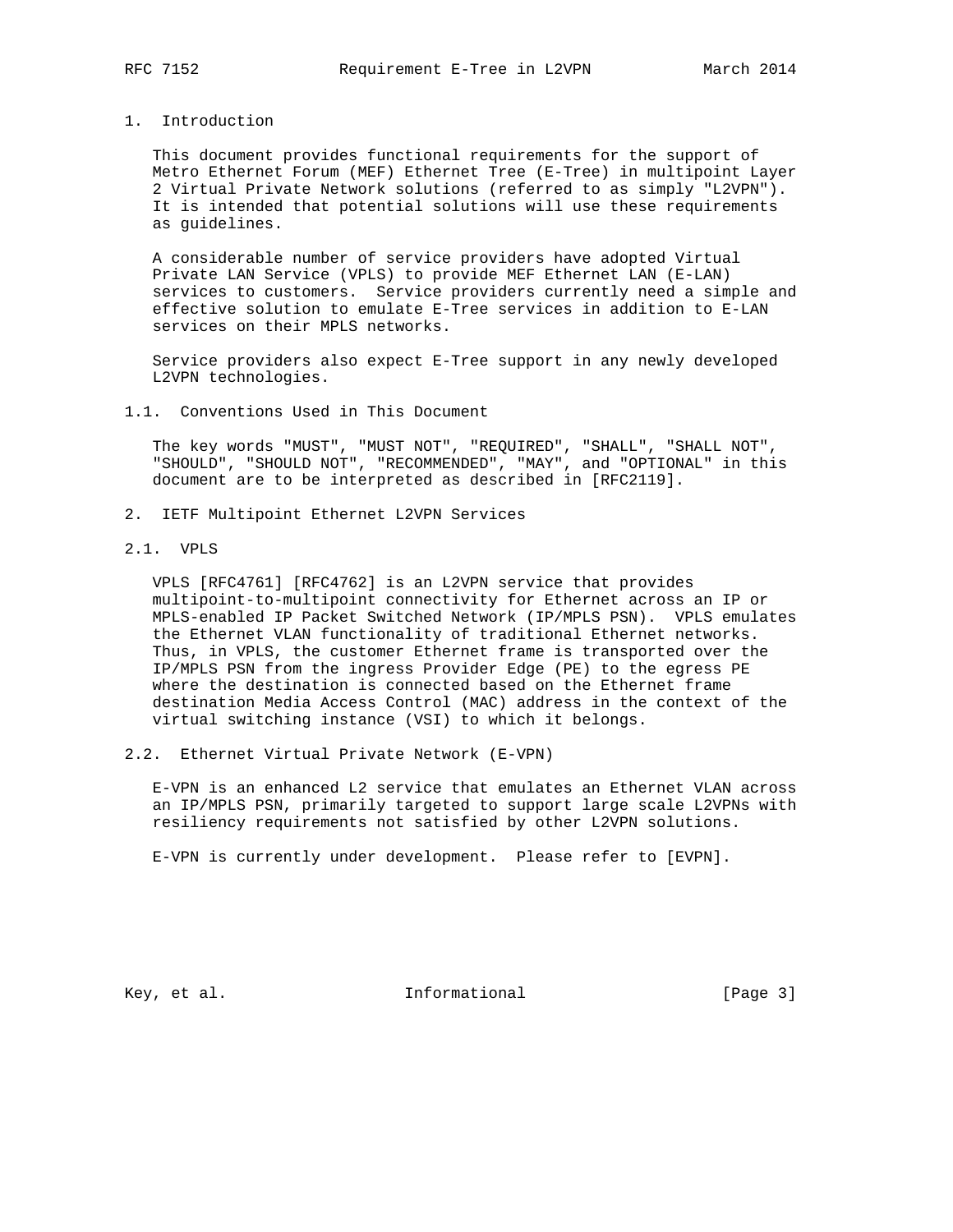3. MEF Multipoint Ethernet Services

MEF has defined two multipoint Ethernet service types:

 - E-LAN (Ethernet LAN), multipoint-to-multipoint service - E-Tree (Ethernet Tree), rooted-multipoint service

For the full specifications, please refer to [MEF6.1] and [MEF10.2].

3.1. Similarities between E-LAN and E-Tree

The following are the similarities between E-LAN and E-Tree services.

- Data frame is an Ethernet frame.
- Data forwarding is MAC-based forwarding.
- A generic E-LAN/E-Tree service is always bidirectional in the sense that ingress frames can originate at any endpoint in the service.
- 3.2. Differences between E-LAN and E-Tree

 Within the context of a multipoint Ethernet service, each endpoint is designated as either a Root or a Leaf. A Root can communicate with all other endpoints in the same multipoint Ethernet service; however, a Leaf can only communicate with Roots but not Leaves.

The only differences between E-LAN and E-Tree are:

- E-LAN has Root endpoints only, which implies there is no communication restriction between endpoints.
- E-Tree has both Root and Leaf endpoints, which implies there is a need to enforce communication restriction between Leaf endpoints.

Key, et al. 10. Informational 1. [Page 4]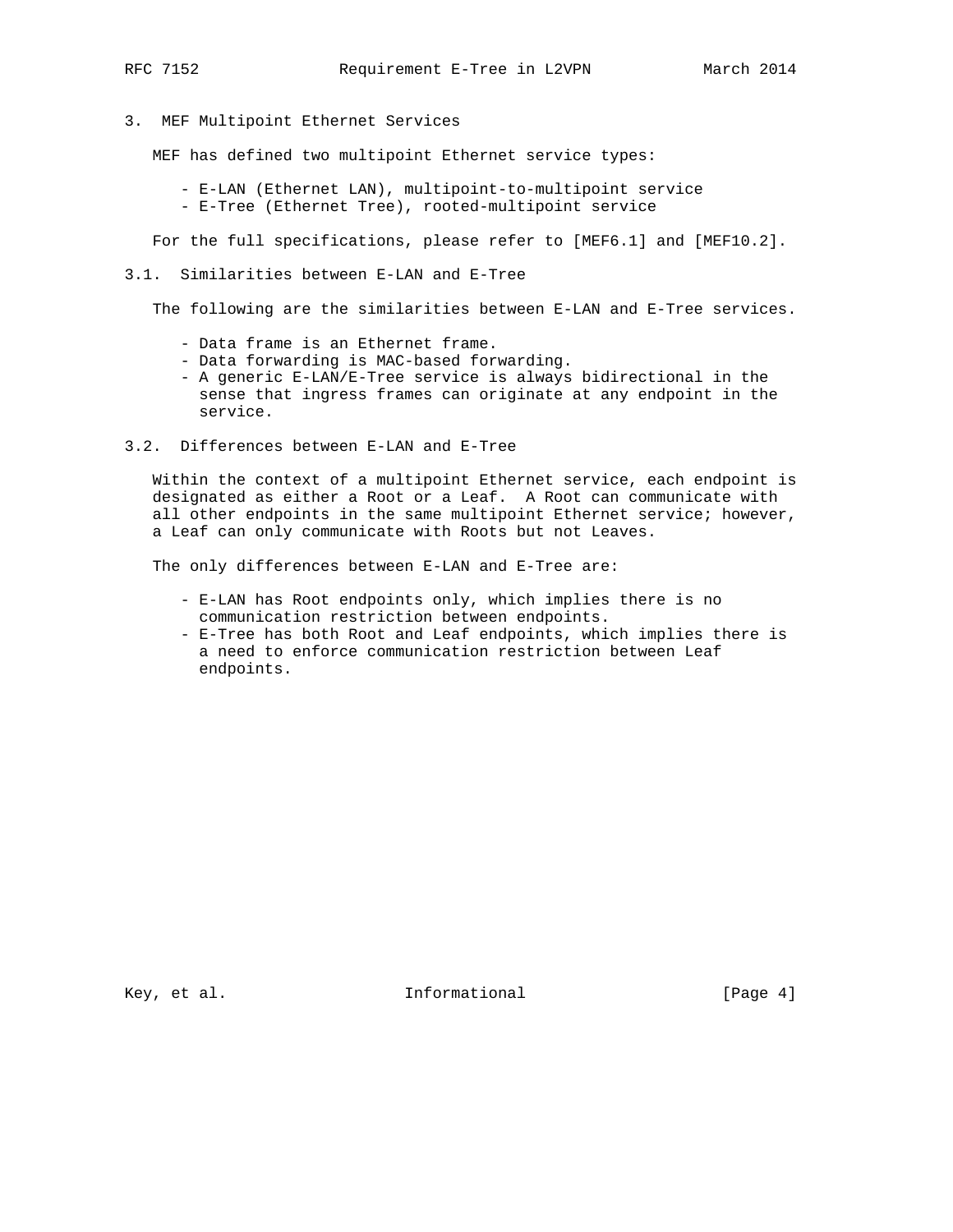# 3.3. E-Tree Use Cases

Table 1 presents some major E-Tree use cases.

|               | Use Case                                                | Root                                                   | Leaf                     |
|---------------|---------------------------------------------------------|--------------------------------------------------------|--------------------------|
| 1             | Hub & Spoke VPN                                         | Hub Site                                               | Spoke Site               |
| $\mathcal{L}$ | Wholesale Access                                        | Customer's<br>Interconnect                             | Customer's<br>Subscriber |
| 3             | Mobile Backhaul                                         | Radio Access<br>Network (RAN)<br>Network<br>Controller | RAN Base<br>Station      |
| 4             | IEEE 1588 PTPv2<br>Clock Synchronisation<br>[ IEEE1588] | Precision<br>Time Protocol<br>(PTP) Server             | PTP Client               |
| 5             | Internet Access<br>$[TR-101]$                           | Broadband<br>Network<br>Gateway                        | Subscriber               |
| 6             | Broadcast Video<br>(unidirectional only)                | Video Source                                           | Subscriber               |
| 7             | Broadcast/Multicast Video<br>plus Control Channel       | Video Source                                           | Subscriber               |
| 8             | Device Management                                       | Management<br>System                                   | Managed<br>Device        |

## Table 1: E-Tree Use Cases

 Common to all use cases, direct L2 Leaf-to-Leaf communication is not required or must be inhibited.

 If direct L2 Leaf-to-Leaf communication is not allowed due to a security concern, then E-Tree should be used to prohibit communication between Leaf endpoints. Otherwise, E-LAN is also a feasible option.

Key, et al. 10. Informational 1. [Page 5]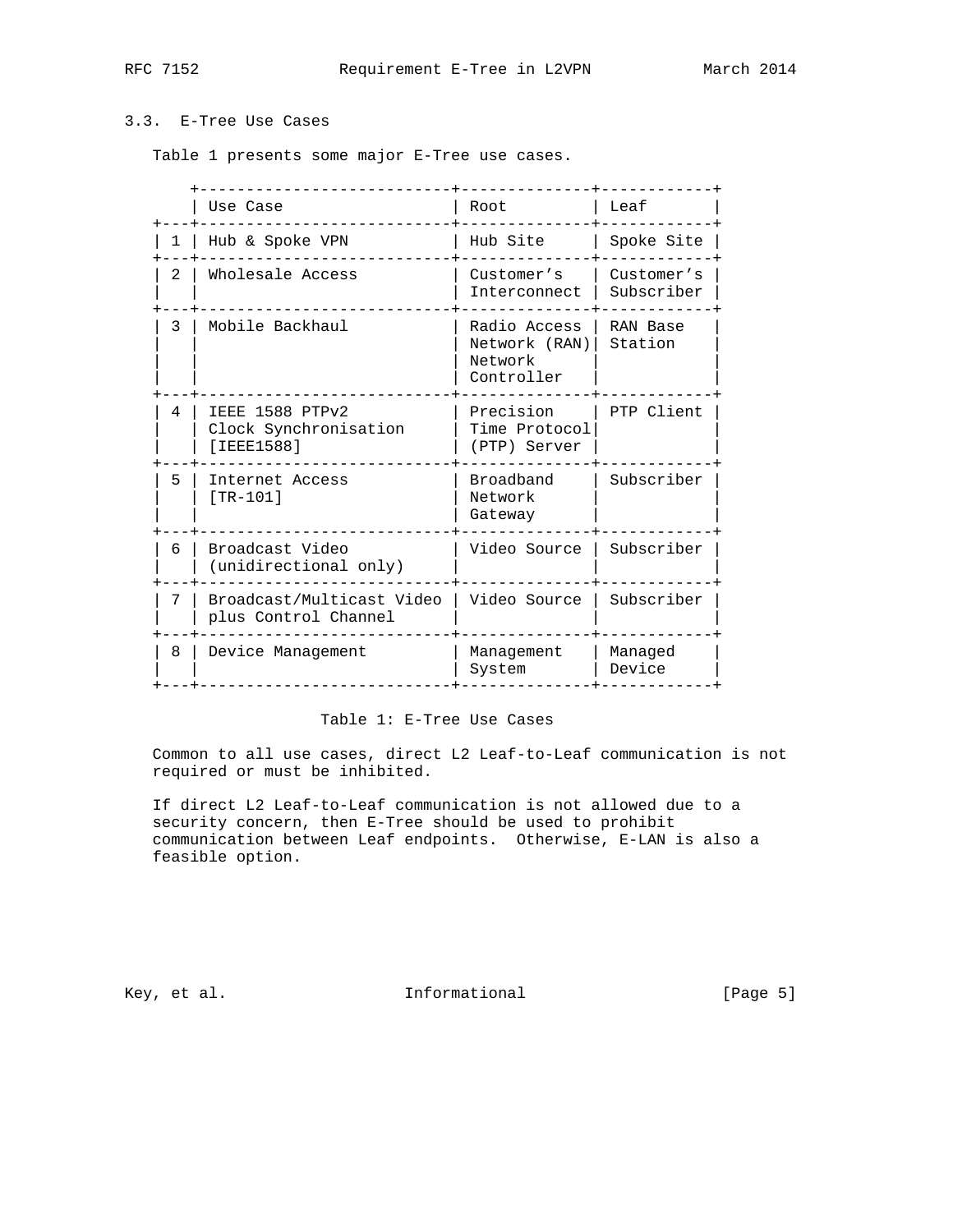## 3.4. Generic E-Tree Service

 A generic E-Tree service supports multiple Root endpoints. The need for multiple Root endpoints is usually driven by a redundancy requirement. Whether a particular E-Tree service needs to support single or multiple Roots depends on the target application.

A generic E-Tree service supports all the following traffic flows:

- Ethernet Unicast from Root to Leaf
- Ethernet Unicast from Leaf to Root
- Ethernet Unicast from Root to Root
- Ethernet Broadcast/Multicast from Root to other Roots and Leaves
- Ethernet Broadcast/Multicast from Leaf to Roots

 A particular E-Tree service may need to support all the above or only a subset depending on the target application.

- 4. Problem Statement
- 4.1. Motivation

L2VPN can be used to emulate MEF E-LAN service over an IP/MPLS PSN.

Service providers also require E-Tree support in L2VPN.

4.2. Leaf-to-Leaf Communication Restriction

 In this section, VPLS is used to illustrate the problem; however, the same principle applies to other L2VPN technologies.

 VPLS treats all attachment circuits (ACs) equally (essentially as Roots, although they not classified into Root or Leaf) and provides any-to-any connectivity among all ACs. VPLS does not include any mechanism for communication restriction between specific ACs. Therefore, it is insufficient for emulating generic E-Tree service over an IP/MPLS PSN.

 As an example of the problems not addressed in VPLS solutions, consider the scenario in Figure 1 where there are two PEs, each with a Root AC and a Leaf AC and where VPLS is used to emulate an E-Tree service interconnecting these ACs over an IP/MPLS PSN.

Key, et al.  $\qquad \qquad$  Informational [Page 6]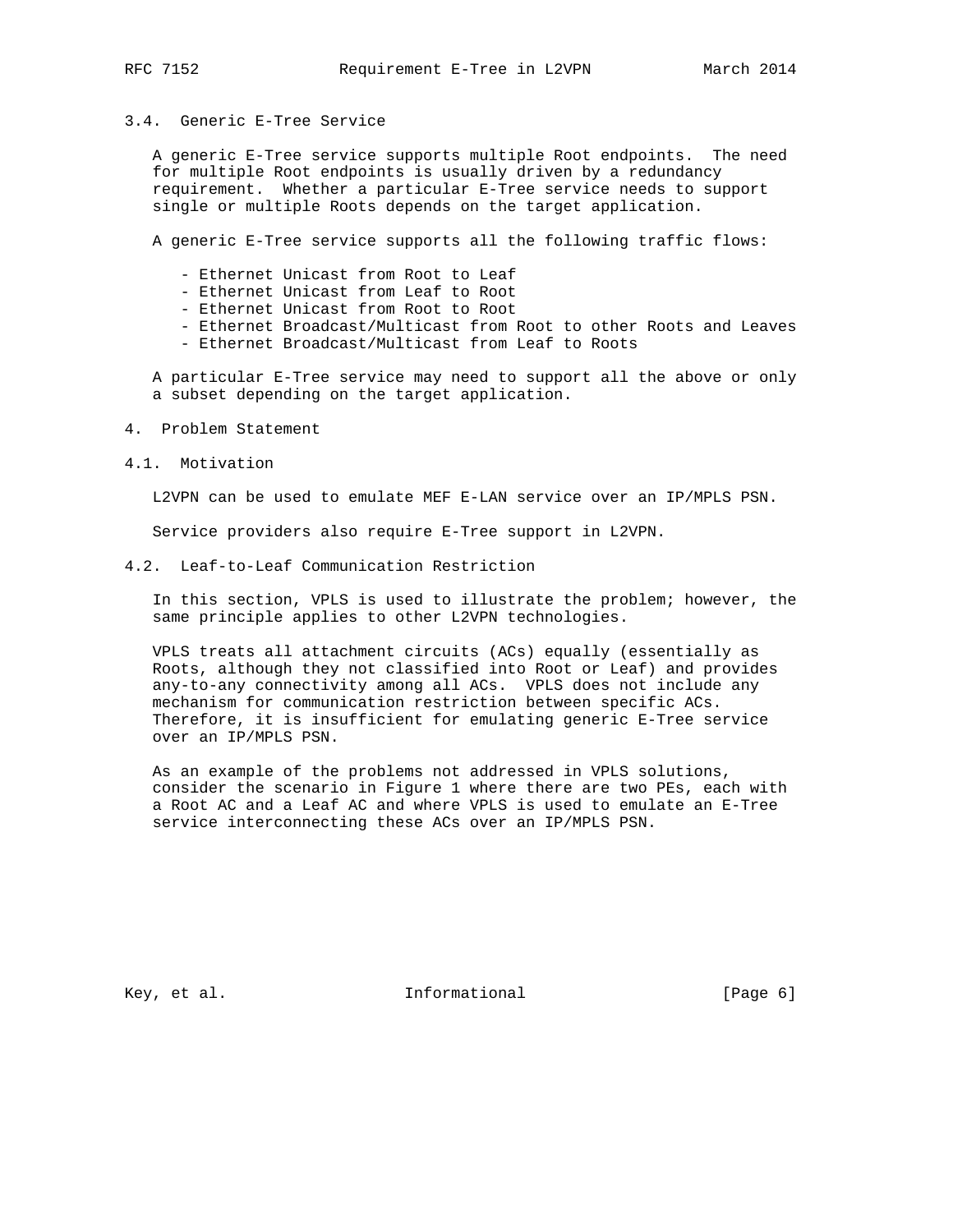|                                                              |            | <------------E-Tree------------> |                               |                                       |  |
|--------------------------------------------------------------|------------|----------------------------------|-------------------------------|---------------------------------------|--|
|                                                              | ---------+ |                                  | +--------                     |                                       |  |
|                                                              | PE1        |                                  | PE2                           |                                       |  |
| $+ - - - +$                                                  |            |                                  | $+ - - - +$                   |                                       |  |
| $CE1+---AC1---+-++$                                          |            |                                  | and the property of the state | +--+----AC3-----+CE3                  |  |
| +---+ (Root AC)     V     Ethernet     V     (Root AC) +---+ |            |                                  |                               |                                       |  |
|                                                              |            | $S$ +--+-----PW-----+--+ S       |                               |                                       |  |
| $+ - - - +$                                                  |            |                                  |                               |                                       |  |
| $CE2+---AC2---+-++$                                          |            |                                  |                               | +--+----AC4-----+CE4                  |  |
| $+---+$ (Leaf AC)   $+---+$                                  |            |                                  |                               | $\vert$ +---+ $\vert$ (Leaf AC) +---+ |  |
|                                                              |            |                                  | -------+                      |                                       |  |

 Figure 1: Problem Scenario for Leaf-to-Leaf Communication Restriction When PE2 receives a frame from PE1 via the Ethernet pseudowire (PW),

- PE2 does not know which AC on PE1 is the ingress AC
- PE2 does not know whether or not the ingress AC is a Leaf AC
- PE2 does not have sufficient information to enforce the Leaf-to- Leaf communication restriction

Examples where the problems arise:

- Customer Edge 2 (CE2) sends a Broadcast/Multicast Ethernet frame to PE1 via AC2
- CE2 sends a Unicast Ethernet frame to PE1 via AC2 with a destination MAC address corresponding to CE4's MAC address

 Note: Figure 1 is a hypothetical case solely used for explaining the problem; it is not meant to represent a typical E-Tree service.

 There are some possible ways to get around this problem that do not require extensions to existing VPLS solutions, but they all come with significant design complexity or deployment constraints.

- 5. Requirements
- 5.1. Functional Requirements

The following are the E-Tree L2VPN functional requirements:

- (1) A solution MUST prohibit communication between any two Leaf ACs in an L2VPN instance.
- (2) A solution MUST allow multiple Root ACs in an L2VPN instance.

Key, et al. 10. Informational 1. [Page 7]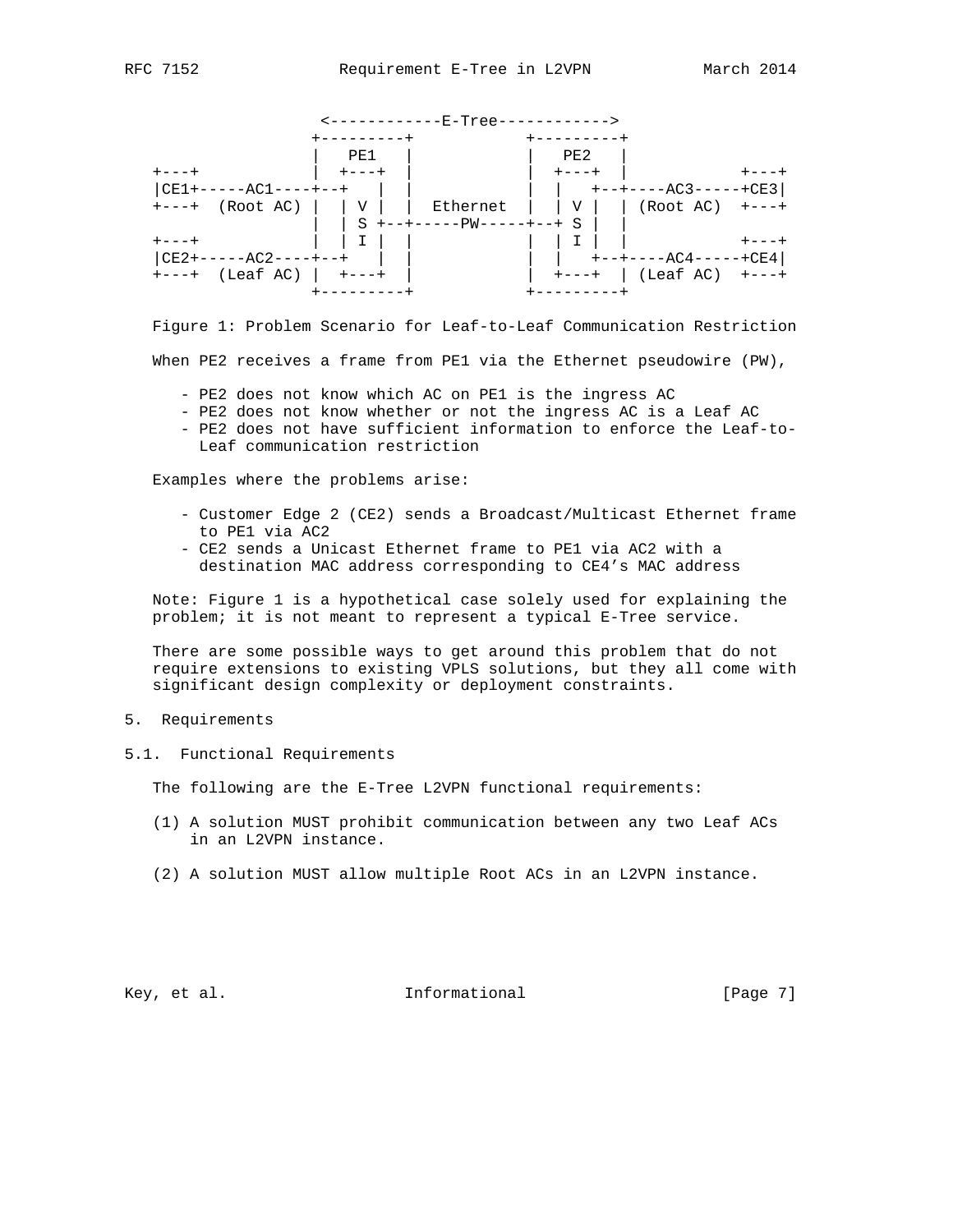(3) A solution MUST allow a Root AC and Leaf AC of an L2VPN instance to coexist on any PE.

#### 5.2. Applicability

 A solution MUST identify the L2VPN technology ([RFC4761], [RFC4762], [EVPN]) to which the solution is applicable.

5.3. Backward Compatibility

 A solution SHOULD minimise the impact on VPLS and E-VPN L2VPN solutions, especially for the MEF E-LAN services already in operation.

 A solution SHOULD be backward compatible with the VPLS and E-VPN L2VPN solutions. It SHOULD allow a case where a common L2VPN instance is composed of both PEs supporting the solution and PEs not supporting it, and the Leaf-to-Leaf communication restriction is enforced within the scope of the compliant PEs.

5.4. External Network Network Interface (ENNI)

 A solution SHOULD support Root Operator Virtual Connection (OVC) End Point, Leaf OVC End Point and Trunk OVC End Point specified in [MEF26.1].

6. Security Considerations

 This document introduces a requirement of prohibiting communication between any two Leaf ACs in an L2VPN instance. In some use cases, such a requirement is imposed because of security reasons. Other than that, there are no additional security considerations beyond those already described in [RFC4761], [RFC4762], and [EVPN].

7. Contributors

 Ruediger Kunze Deutsche Telekom Winterfeldtstr. 21-27 10781 Berlin, Germany EMail: ruediger.kunze@telekom.de

 Nick Del Regno Verizon 400 International Pkwy Richardson, TX 75081, USA EMail: nick.delregno@verizon.com

Key, et al. 10 1nformational 100 million [Page 8]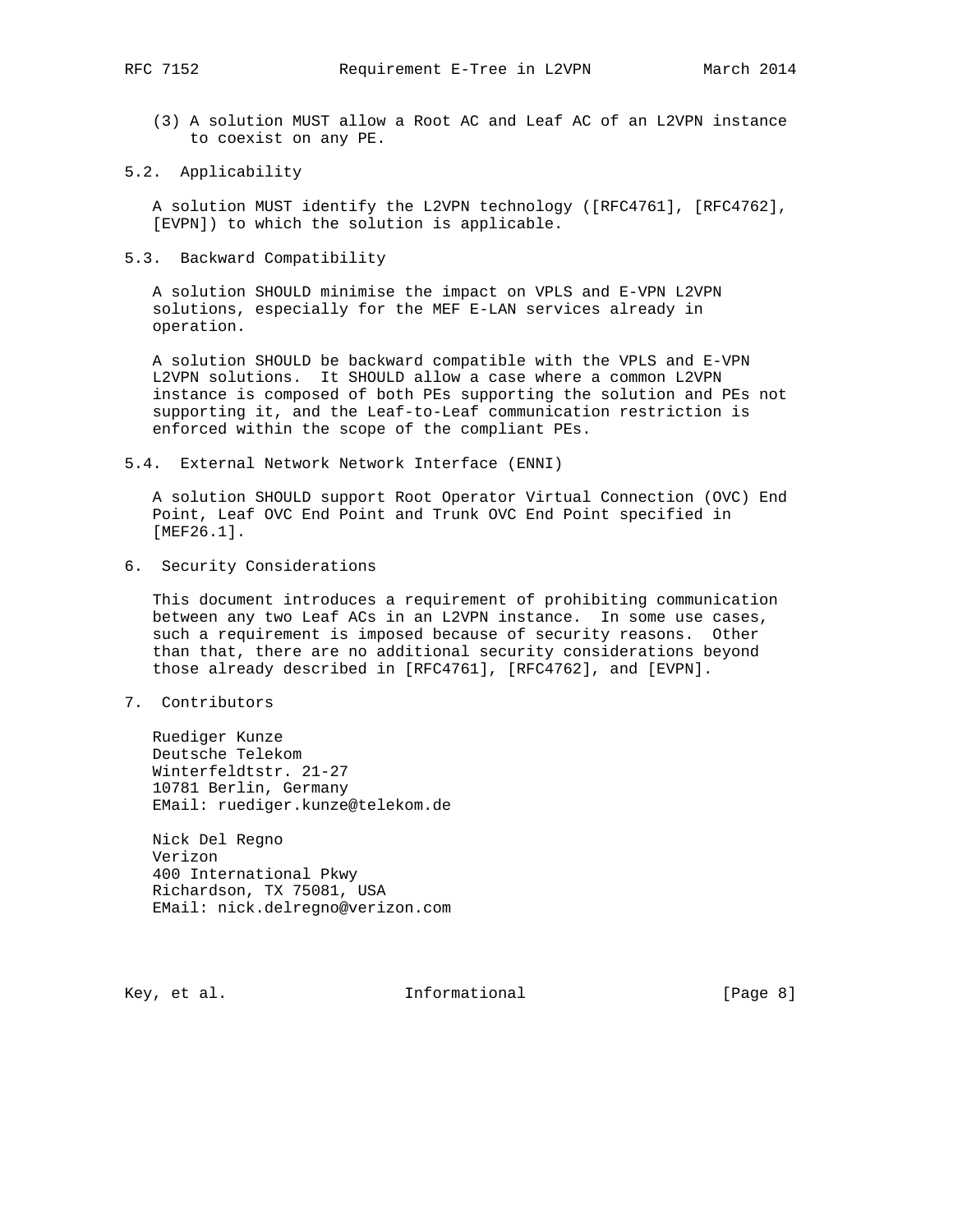Josh Rogers Time Warner Cable 11921 N Mo Pac Expy Suite 210B Austin, TX 78759, USA EMail: josh.rogers@twcable.com

8. Acknowledgements

 The authors would like to thank Lizhong Jin, Lucy Yong, Yuji Kamite, and Wim Henderickx for their valuable input and support.

- 9. References
- 9.1. Normative References
	- [MEF6.1] Metro Ethernet Forum, "Ethernet Services Definitions Phase 2", Technical Specification MEF 6.1, April 2008, <http://metroethernetforum.org/Assets/ Technical\_Specifications/PDF/MEF6-1.pdf>.
	- [MEF10.2] Metro Ethernet Forum, "Ethernet Services Attributes Phase 2", Technical Specification MEF 10.2, October 2009, <http://metroethernetforum.org/Assets/ Technical\_Specifications/PDF/MEF10.2.pdf>.
	- [MEF26.1] Metro Ethernet Forum, "External Network Network Interface (ENNI) Phase 2", Technical Specification, MEF 26.1, January 2012, <http://metroethernetforum.org/Assets/ Technical\_Specifications/PDF/MEF\_26.1.pdf>.
	- [RFC2119] Bradner, S., "Key words for use in RFCs to Indicate Requirement Levels", BCP 14, RFC 2119, March 1997.
	- [RFC4761] Kompella, K., Ed., and Y. Rekhter, Ed., "Virtual Private LAN Service (VPLS) Using BGP for Auto-Discovery and Signaling", RFC 4761, January 2007.
	- [RFC4762] Lasserre, M., Ed., and V. Kompella, Ed., "Virtual Private LAN Service (VPLS) Using Label Distribution Protocol (LDP) Signaling", RFC 4762, January 2007.

Key, et al.  $\qquad \qquad$  Informational [Page 9]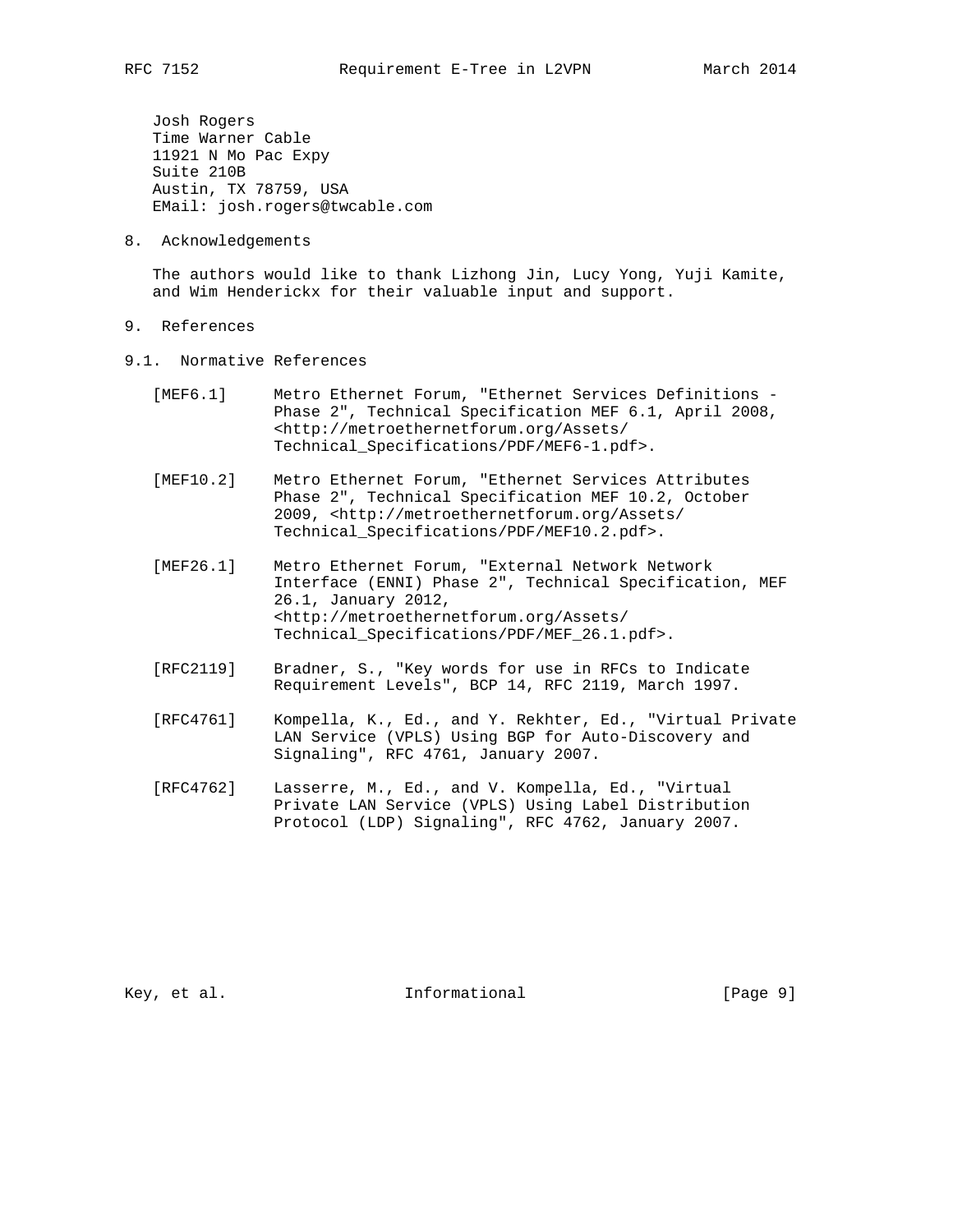## 9.2. Informative References

- [EVPN] Sajassi, A., Aggarwal, R., Uttaro, J., Bitar, N., Henderickx, W., and A. Isaac, "Requirements for Ethernet VPN (EVPN)", Work in Progress, February 2014.
- [IEEE1588] IEEE, "1588-2008 Standard for a Precision Clock Synchronization Protocol for Networked Measurement and Control Systems", July 2008.
- [TR-101] Broadband Forum, "Migration to Ethernet-Based DSL Aggregation", Technical Report, DSL Forum TR-101, April 2006, <http://www.broadband-forum.org/ technical/download/TR-101.pdf>.
- [VPMS] Kamite, Y., Jounay, F., Niven-Jenkins, B., Brungard, D., and L. Jin, "Framework and Requirements for Virtual Private Multicast Service (VPMS)", Work in Progress, October 2012.

Key, et al. 10 1nformational [Page 10]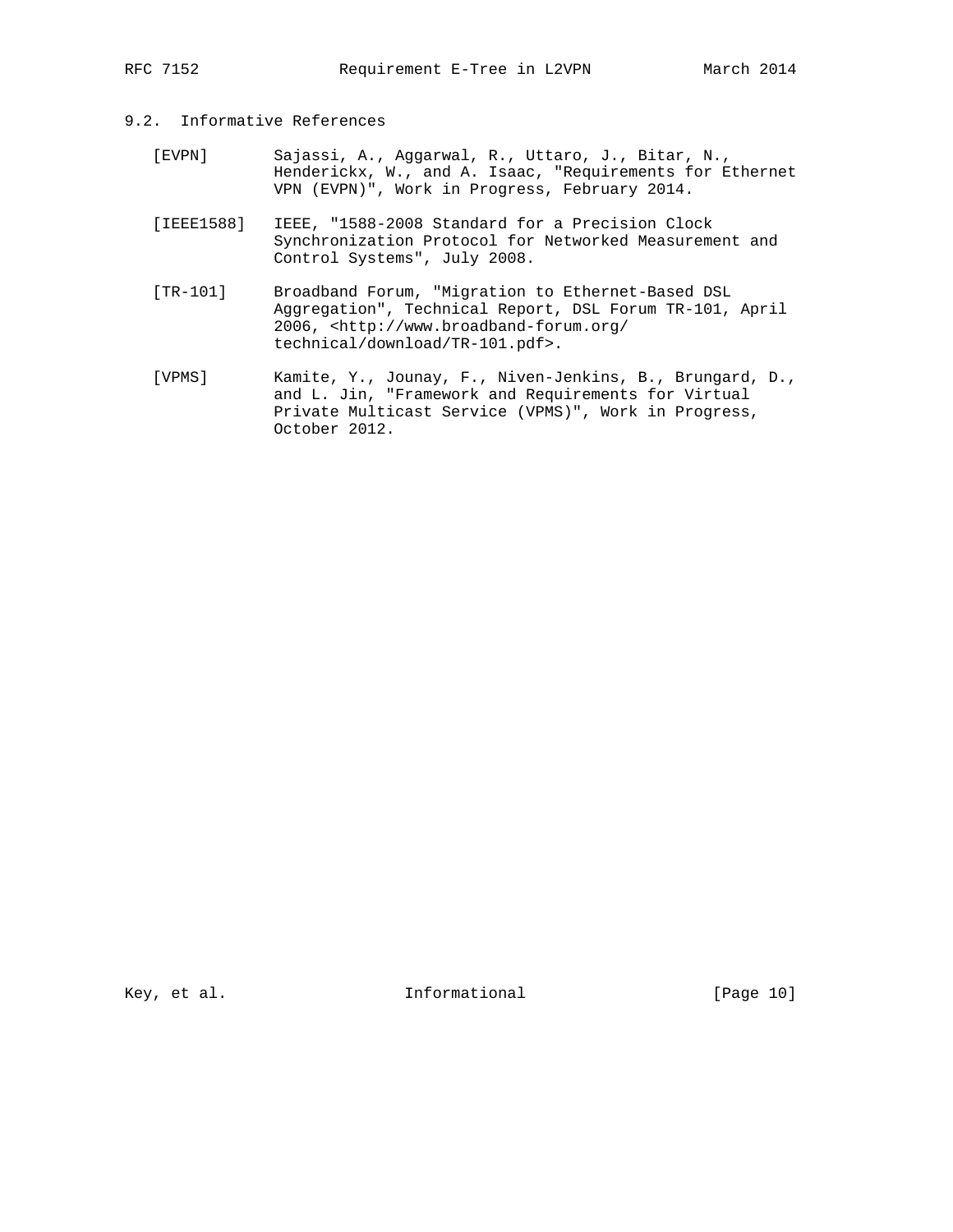Appendix A. Frequently Asked Question

A.1. Are E-Tree Requirements Addressed in the Virtual Private Multicast Service (VPMS) Requirements?

VPMS requirements are defined in [VPMS].

The focus of VPMS is to provide point-to-multipoint connectivity.

 VPMS provides single coverage of receiver membership (i.e., there is no distinct differentiation for multiple multicast groups). A VPMS service supports single or multiple Root ACs. All traffic from a Root AC will be forwarded to all Leaf ACs (i.e., Point-to-Multipoint (P2MP), from Root to all Leaves). The destination address in an Ethernet frame is not used in data forwarding. As an optional capability, a VPMS service may support reverse traffic from a Leaf AC to a Root AC (i.e., point-to-point (P2P), from Leaf to Root).

 In contrast, the focus of MEF E-Tree is that a Leaf can only communicate with Roots, not Leaves.

 A generic MEF E-Tree service supports multiple Root endpoints. Whether a particular E-Tree service needs to support single or multiple Root endpoints depends on the target application.

 As discussion in a previous section, a generic MEF E-Tree service supports all the following traffic flows:

- Ethernet Unicast bidirectional Root to/from Root
- Ethernet Unicast bidirectional Root to/from Leaf
- Ethernet Broadcast/Multicast unidirectional Root to all Roots and Leaves
- Ethernet Broadcast/Multicast unidirectional Leaf to all Roots

 A particular E-Tree service may need to support all the above or only a subset depending on the target application.

 The IETF's VPMS definition and MEF's E-Tree definition are significantly different.

 VPMS may be acceptable in cases where E-Tree service is needed, such as in the following cases:

- No Unicast traffic from Root destined for a specific Leaf (or there is no concern if such Unicast traffic is forwarded to all Leaves)
- No traffic between Roots

Key, et al.  $\qquad \qquad$  Informational [Page 11]